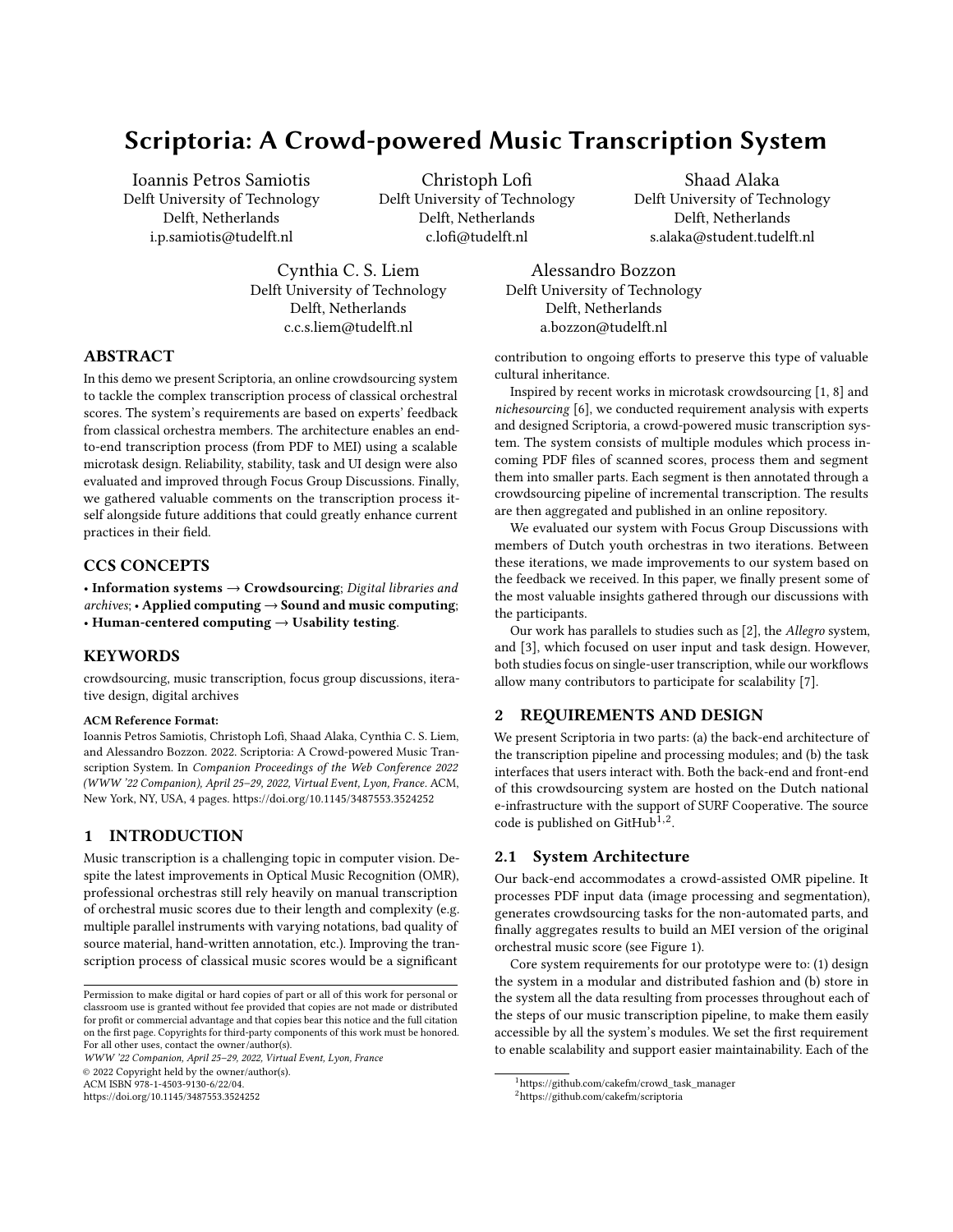WWW '22 Companion, April 25–29, 2022, Virtual Event, Lyon, France Samiotis, et al. Samiotis, et al. Samiotis, et al.

<span id="page-1-0"></span>

Figure 1: Schema of Crowd Task Manager's modules.

modules in the prototype represents a step on the transcription pipeline and serves a specific functionality. This helps to easily replace parts of the pipeline with more sophisticated ones, without breaking the overall operability of the system. We implemented a central module which holds the logic steps of the transcription pipeline which sends messages that dictate which of the modules should be activated and when. Each module inside the pipeline imports data from our local database and stores data to it to make them available to the other modules.

When a PDF score is sent to the back-end, first rasterisation is performed followed by some standard image pre-processing. First, the contrast of the page is maximized, after which the page is binarized. Following this, any rotations in the page that might have occurred due to scanning of the original score are rectified. Following these steps, a top-down approach is followed in analyzing the page structure. First, systems will be separated, which are subsequently segmented into vertical blocks, which are then segmented into measures. Each segment is stored in a MongoDB database, alongside their identifiers and they become available to the front-end through an API.

Consulting an expert from the Royal Concertgebouw Orchestra<sup>3</sup> (RCO) of Amsterdam, we identified the most important elements of an orchestral music score, alongside the minimum-viable-product requirements for a final transcribed score. The music notations we focus in our transcription pipeline where: (a) clefs, (b) time signatures, (c) key signatures, (d) rhythmic information of notes, (e) pitch information of notes. We then broke down the transcription pipeline into consecutive tasks that can be conveyed in a microtask crowdsourcing fashion, focusing on those individual important music elements. The tasks we designed were:

- Clef recognition: indicate whether one or multiple clefs are visible in a segment, and if so, which;
- Time signature recognition: indicate whether a time signature indication is visible in a segment, and if so, which;
- Key recognition: indicate whether a key signature indication is visible in a segment, and if so, which;
- Rhythm transcription: transcribe the rhythm of the musical content in a segment;
- Pitch transcription: transcribe the pitches of the musical content in a segment.

Each task has specific inputs (segments of the given score) and outputs (music notations), designed to be performed easily and efficiently by the users. As contributors work on the tasks, in the back-end, a score is built up in the open Music Encoding Initiative (MEI) format, and each contribution is stored as a commit on GitHub.

To allow for coherent completion, we implemented a scheduling algorithm which follows a hierarchy of importance for MEI elements. For each segment, the clef, key and time signatures are essential, as they could alter all subsequent music elements (notes/rests), which depend on them. These crowdsourcing tasks co-exist with automated methods such as measure detection, image segmentation and XML-tree aggregation, creating a hybrid system where humanmachine collaboration achieves the shared goal of generating MEI orchestral pieces from PDF input.

#### 2.2 Task Design and Interfaces

A dedicated front-end server was developed, to allow dynamic rendering of UI elements and dynamic route matching for the different types of tasks. This is based on a NodeJS server which hosts all the necessary components such as interfaces, UI elements and dedicated task type components, while handling communications with the back-end through Axios. The front-end can access each score segment through the back-end's API and renders their images dynamically on the browser. The user input is translated to MEI headers and communicated back to the back-end.

Our target contributors were semi-experts (youth/student members of classical orchestras), so we factored their expertise during the task design process. As described in Section [2.1,](#page-0-0) we designed a separate task type for each of the five music notations. The detection tasks for clef, time signature and key signature, presented the user with the original segment of the score (an image of a given measure) and they had to indicate the existence of the given music notation, while identifying its characteristics (e.g. if a clef exists, select its type). For the rhythm and pitch detection tasks, the user was presented with the image of the original segment to the left, so they can immediately compare their choices on the rendered MEI snippet to the right (see Figure [2\)](#page-3-7).

Due to our contributors' expertise, a certain high level of input was expected. Their expertise, combined with majority voting aggregation and tree aligning algorithms, would ensure high quality of output, therefore rendering possible verification tasks inessential.

## 3 FOCUS GROUPS AND ITERATIVE DESIGN

We conducted focus group discussions with semi-experts and young professionals members of multiple classical youth to evaluate our workflow and task designs. During the discussions, we investigated current methods they employ to transcribe orchestral music scores, but also encouraged them to explore the requirements and workflows of a future, more feature-rich version.

Interviews with experts played a crucial role to the design of our transcription system. The initial design of our prototype was based on feedback and requirements received by a professional expert in the RCO and from the youth orchestra Krashna Musika $^4$ . For the focus group discussions, we reached out to several youth

<sup>3</sup><https://www.concertgebouworkest.nl/en>

<sup>4</sup><https://www.krashna.nl/en/>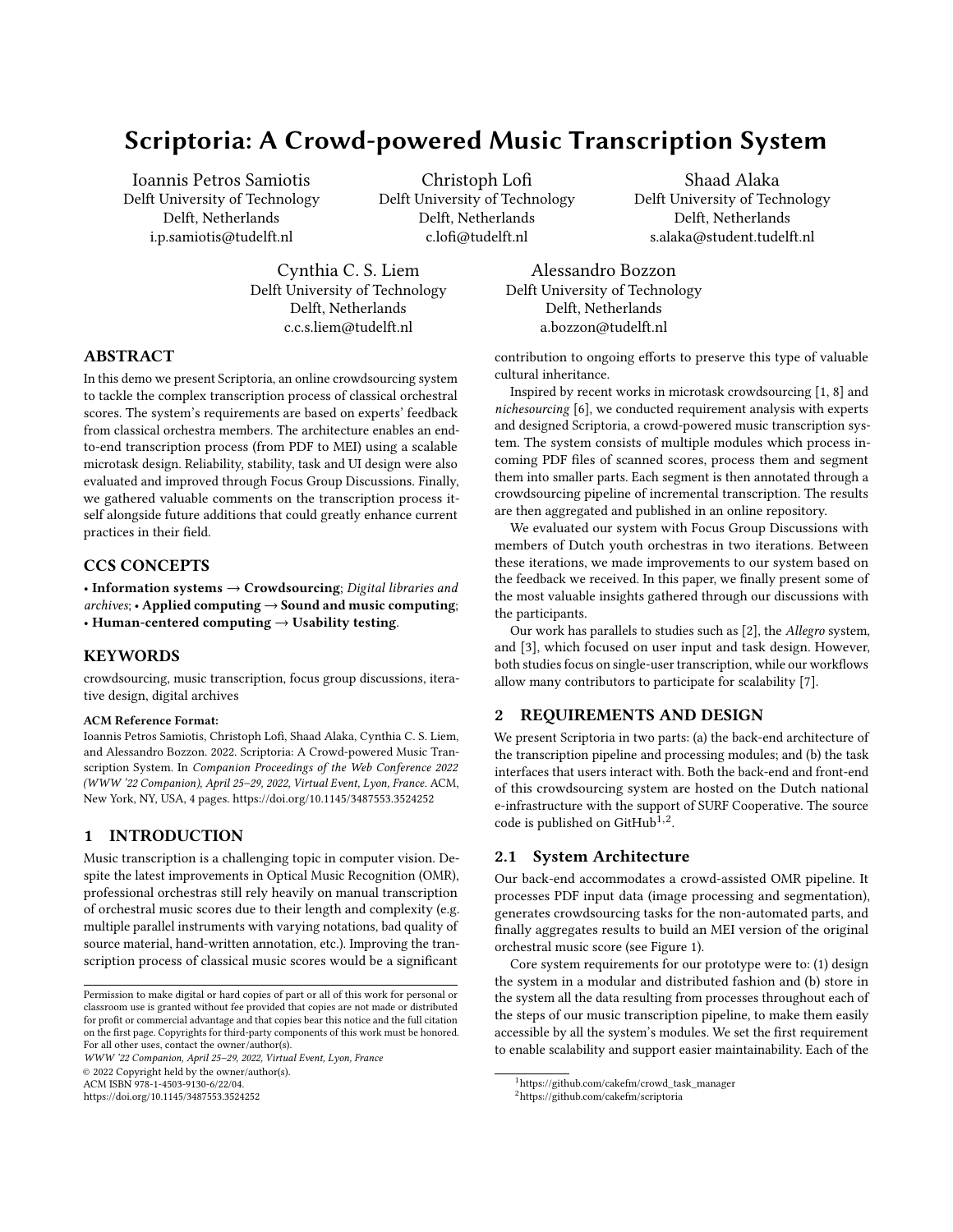orchestras in the Netherlands, who were enthusiastic to participate. Following an iterative design methodology, we split the participants into two groups; the feedback received from the first group was used to update the designs in our transcription system and the second group was presented with the final version.

#### 3.1 Recruitment

Due to the COVID-19 crisis, all studies were conducted through online videoconferencing. For both rounds of studies, a similar protocol was followed. First study was conducted in 5 sessions, with 30 participants in total. The second study took place 4 months later and it was conducted in 4 sessions, with 33 participants in total. The participants of both studies were members of Dutch youth orchestras, namely: Collegium Musicum<sup>5</sup>, Quadrivium<sup>6</sup>, NJO<sup>7</sup>, Sweelinck<sup>8</sup>, Nijmeegs Studentenorkest CMC $^9$ , Amsterdams Studenten Orkest $^{10},$ S. M. G. 'Sempre Crescendo'<sup>11</sup> and Almeers Youth Symphony Or- $\text{chestra}^{12}$ .

#### 3.2 Focus Group Structure

First, informed consent was asked of the participants and a musical background survey based on the Goldsmiths Musical Sophistication Index (Gold-MSI) [\[5\]](#page-3-8) was conducted. After a round of introductions, the researchers discussed with the participants on current transcription practices and motivations behind the proposed workflow. Subsequently, the participants were invited to engage with the transcription system for an hour. During this hour, they would gradually complete the different tasks and go through the different task stages. The participants were asked to work individually, and only ask for help/clarification in case they really ran into technical problems; the researchers remained on the call for answering such questions. Finally, participants were invited to fill in a Post-Study System Usability Questionnaire (PSSUQ) [\[4\]](#page-3-9) survey, and the researchers moderated a task-by-task discussion in which participants were encouraged to share qualitative feedback on their experiences and opinions on possible improvements.

All study sessions consider the first pages of Ludwig van Beethoven's Sextet in E-flat major, op. 71, where for the scanned score we used a PDF from the  $IMSLP<sup>13</sup>$ . The amount of transcription work was adjusted, based on the number of participants in each session.

### 4 EVALUATION AND IMPROVEMENTS

#### 4.1 First study

As expected, the musical background survey indicated that many of the players had extensive musical instrument training, representing a considerable diversity of instrument experience. While this could indicate different expertise on specific music notations (such as types of clefs), nevertheless, the UI and transcription tasks of those

notations were designed to be primarily based on visual recognition of similar artefacts.

In all sessions, participants managed to fully complete all tasks. We found that the rhythm and pitch transcription tasks are much more time consuming compared to the clef, key signature and time signature tasks. The qualitative feedback by the participants, indicated that the UI design of these tasks could still be further improved.

For the time signature detection task, participants suggested to include buttons for commonly occurring time signatures to further minimize the need for textual input. They also indicated that the key signature detection task was confusing for some, due to the high complexity of the annotation (key signatures can occur in multiple places, even in a small segments).

For the rhythm transcription, the UI was found cumbersome and it was suggested to expand to more buttons with common preset choices. Furthermore, the absence of note beams when transcribing, made the visual comparison between the reference and the entered input more difficult.

Regarding the pitch transcription, participants indicated that the task involved elaborate user input and that it would be useful to include shortcuts for common actions and input dragging. Furthermore, at the moment of these studies, the way the default pitch of the rhythm notes was registered during the previous task, was deemed insufficient to clearly visualise the notes in this task.

Execution time is estimated based on commit logs of the Git repository. Through the user evaluation we identified issues with this method for two main reasons: there may be time lag between subsequent commits due to the input volume processed by our system; results that did not alter the MEI snippet, where not committed (e.g. indicating no clef in given segment).

Finally, general feedback focused on the inconsistency of the 'submit' button's look and feel across tasks. Also, task instructions were found either unclear or too 'wordy'. These usability issues were also apparent in the PSSUQ survey results.

#### 4.2 Implemented improvements

As noted in the previous section, there were some issues with the initial GUI designs that impacted user efficiency and the overall user experience. To rectify this, we implemented multiple changes.

For time detection, we added preset buttons with frequently occurring time signatures. For key signature detection, contributors can select the type of key signature, and click a button to increment the count, which will show a preview of the key signature. For rhythm transcription, a full redesign of the GUI was performed, replacing the slider with expanded preset buttons (see Figure [2\)](#page-3-7). In addition, note navigation/deletion has been replaced by a single undo button. Finally, beam support has been added. For pitch transcription, octave adjustment buttons have been added, and notes get initialized in the middle of a staff, depending on the preceding clef. Furthermore, for note navigation, keyboard shortcuts were now implemented.

In terms of general improvements, the 'submit' button was standardized in terms of look, feel and location across tasks. Furthermore, the help text was replaced by a help button, launching a

 ${\rm ^5}$ <https://www.collegiummusicum.nl/en/>

<sup>6</sup><https://www.esmgquadrivium.nl>

<sup>7</sup><https://www.njo.nl/english/orchestra/orchestra>

<sup>8</sup><https://www.sweelinckorkest.nl>

<sup>9</sup><https://www.nijmeegsstudentenorkest.nl>

<sup>10</sup><http://www.amsterdamsstudentenorkest.nl/en/>

<sup>11</sup><https://www.smgsemprecrescendo.nl>

<sup>12</sup><https://www.stichtingajso.nl/english/ajso/>

<sup>13</sup>[https://imslp.org/wiki/Sextet\\_in\\_E-flat\\_major%2C\\_Op.71\\_\(Beethoven%2C\\_Ludwig\\_van\)](https://imslp.org/wiki/Sextet_in_E-flat_major%2C_Op.71_(Beethoven%2C_Ludwig_van))